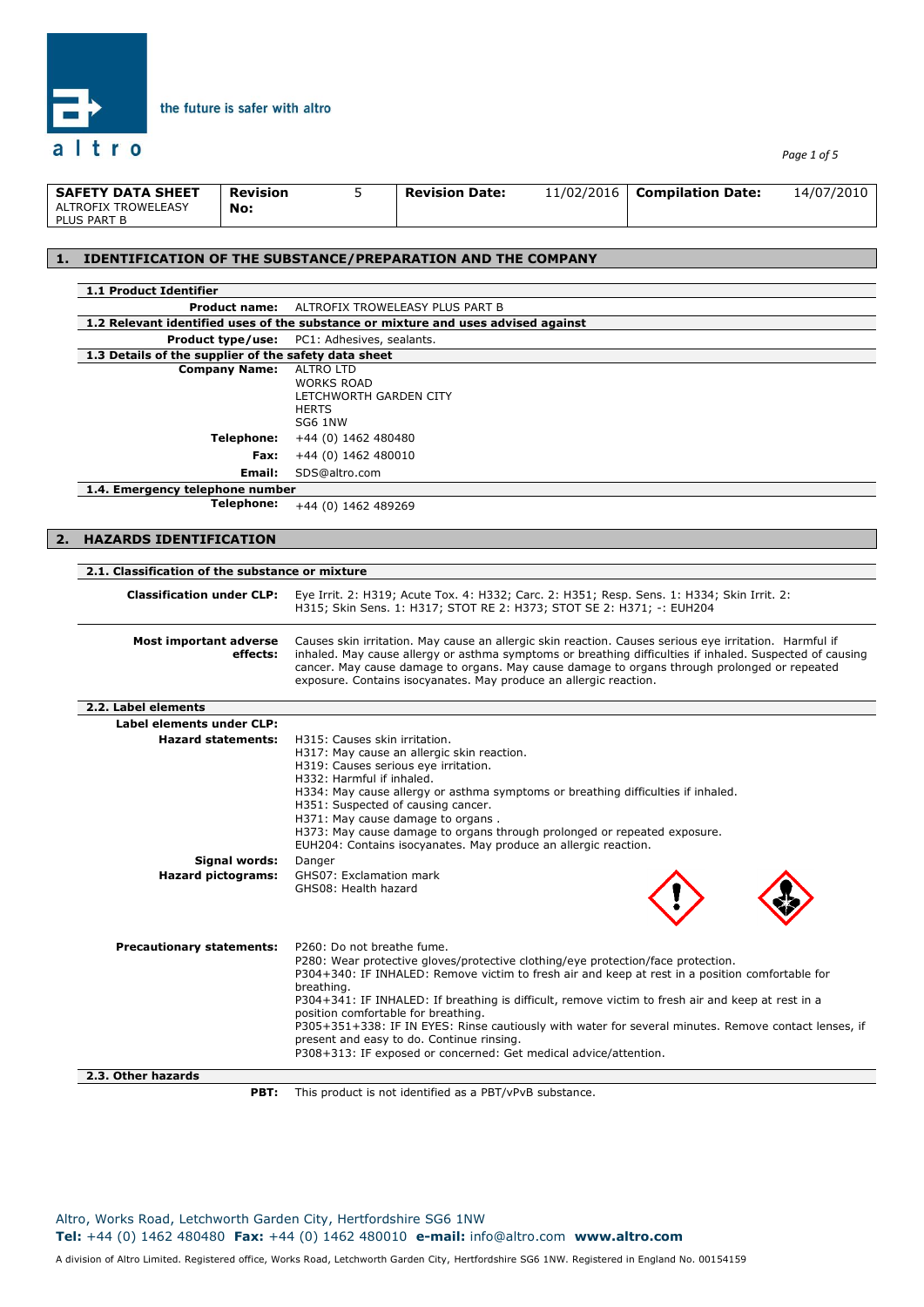

| <b>SAFETY DATA SHEET</b>           | Revision | <b>Revision Date:</b> | 11/02/2016 | <b>Compilation Date:</b> | 14/07/2010 |
|------------------------------------|----------|-----------------------|------------|--------------------------|------------|
| ALTROFIX TROWELEASY<br>PLUS PART B | No:      |                       |            |                          |            |

### **3. COMPOSITION/INFORMATION ON INGREDIENTS**

the future is safer with altro

#### **3.2. Mixtures**

**Hazardous ingredients:** DIPHENYLMETHANE DIISOCYANATE (ISOMERS AND HOMOLOGUES)

| <b>EINECS</b> | <b>CAS</b> | <b>CHIP Classification</b> | <b>CLP Classification</b>                                                                                                                                         | Percent |
|---------------|------------|----------------------------|-------------------------------------------------------------------------------------------------------------------------------------------------------------------|---------|
|               | 9016-87-9  | $\overline{\phantom{0}}$   | Carc. 2: H351; Acute Tox. 4: H332;<br>STOT RE 2: H373; Eye Irrit. 2: H319;<br>STOT SE 3: H335; Skin Irrit. 2: H315;<br>Resp. Sens. 1: H334; Skin Sens. 1:<br>H317 | $>90\%$ |

# **4. FIRST AID MEASURES**

| 4.1. Description of first aid measures |                                                                                                                                   |
|----------------------------------------|-----------------------------------------------------------------------------------------------------------------------------------|
| <b>Skin contact:</b>                   | Remove all contaminated clothes and footwear immediately unless stuck to skin. Wash immediately<br>with plenty of soap and water. |
| Eye contact:                           | Bathe the eye with running water for 15 minutes. Consult a doctor.                                                                |
| Ingestion:                             | Wash out mouth with water. Consult a doctor.                                                                                      |
| Inhalation:                            | Remove casualty from exposure ensuring one's own safety whilst doing so. Consult a doctor.                                        |
|                                        | 4.2. Most important symptoms and effects, both acute and delayed                                                                  |
| <b>Skin contact:</b>                   | There may be irritation and redness at the site of contact.                                                                       |
| Eye contact:                           | There may be irritation and redness. The eyes may water profusely.                                                                |
| Ingestion:                             | There may be soreness and redness of the mouth and throat.                                                                        |
| Inhalation:                            | There may be irritation of the throat with a feeling of tightness in the chest. Exposure may cause<br>coughing or wheezing.       |
| Delayed / immediate effects:           | Immediate effects can be expected after short-term exposure.                                                                      |
|                                        | 4.3. Indication of any immediate medical attention and special treatment needed                                                   |
| Immediate / special                    | Eye bathing equipment should be available on the premises.                                                                        |

**treatment:**

### **5. FIRE FIGHTING MEASURES**

| <b>Extinguishing media:</b><br>Suitable extinguishing media for the surrounding fire should be used. Use water spray to cool           |
|----------------------------------------------------------------------------------------------------------------------------------------|
| containers.                                                                                                                            |
| 5.2. Special hazards arising from the substance or mixture                                                                             |
| <b>Exposure hazards:</b> In combustion emits toxic fumes.                                                                              |
|                                                                                                                                        |
| <b>Advice for fire-fighters:</b><br>Wear self-contained breathing apparatus. Wear protective clothing to prevent contact with skin and |
| eyes.                                                                                                                                  |
|                                                                                                                                        |

#### **6. ACCIDENTAL RELEASE MEASURES**

|                                                           | 6.1. Personal precautions, protective equipment and emergency procedures                                                                                                                                                                                                                                                                  |
|-----------------------------------------------------------|-------------------------------------------------------------------------------------------------------------------------------------------------------------------------------------------------------------------------------------------------------------------------------------------------------------------------------------------|
| <b>Personal precautions:</b>                              | Refer to section 8 of SDS for personal protection details. If outside do not approach from downwind. If<br>outside keep bystanders upwind and away from danger point. Mark out the Contaminated area with<br>signs and prevent access to unauthorised personnel. Turn leaking containers leak-side up to prevent the<br>escape of liquid. |
| 6.2. Environmental precautions                            |                                                                                                                                                                                                                                                                                                                                           |
| <b>Environmental precautions:</b>                         | Do not discharge into drains or rivers. Contain the spillage using bunding.                                                                                                                                                                                                                                                               |
| 6.3. Methods and material for containment and cleaning up |                                                                                                                                                                                                                                                                                                                                           |
| Clean-up procedures:                                      | Absorb into dry earth or sand. Transfer to a closable, labelled salvage container for disposal by an<br>appropriate method.                                                                                                                                                                                                               |
| 6.4. Reference to other sections                          |                                                                                                                                                                                                                                                                                                                                           |
| <b>Reference to other sections:</b>                       | Refer to section 8 of SDS.                                                                                                                                                                                                                                                                                                                |

Altro, Works Road, Letchworth Garden City, Hertfordshire SG6 1NW **Tel:** +44 (0) 1462 480480 **Fax:** +44 (0) 1462 480010 **e-mail:** info@altro.com **www.altro.com**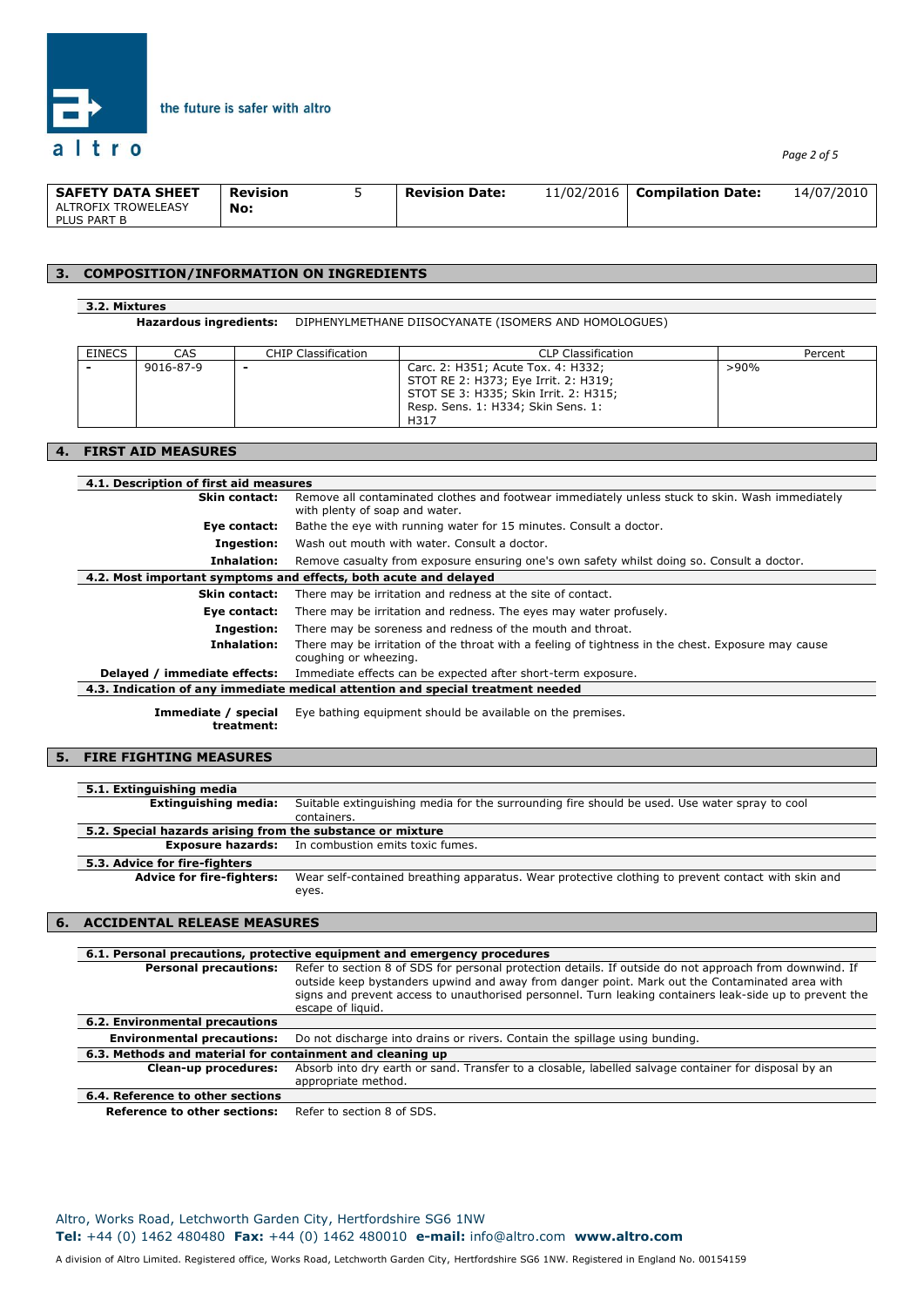

*Page 3 of 5*

| <b>SAFETY DATA SHEET</b>           | <b>Revision</b> | <b>Revision Date:</b> | 11/02/2016 | <b>Compilation Date:</b> | 14/07/2010 |
|------------------------------------|-----------------|-----------------------|------------|--------------------------|------------|
| ALTROFIX TROWELEASY<br>PLUS PART B | No:             |                       |            |                          |            |

### **7. HANDLING AND STORAGE**

| 7.1. Precautions for safe handling                                |                                                                                              |  |  |
|-------------------------------------------------------------------|----------------------------------------------------------------------------------------------|--|--|
| <b>Handling requirements:</b>                                     | Avoid direct contact with the substance. Ensure there is sufficient ventilation of the area. |  |  |
|                                                                   | Do not handle in a confined space.                                                           |  |  |
| 7.2. Conditions for safe storage, including any incompatibilities |                                                                                              |  |  |
| <b>Storage conditions:</b>                                        | Store in cool, well ventilated area. Keep container tightly closed.                          |  |  |
| Suitable packaging:                                               | Must only be kept in original packaging.                                                     |  |  |
| 7.3. Specific end use(s)                                          |                                                                                              |  |  |
| <b>Specific end use(s):</b> No data available.                    |                                                                                              |  |  |

### **8. EXPOSURE CONTROLS / PERSONAL PROTECTION**

the future is safer with altro

| 8.1. Control parameters       |                        |                        |                                                       |              |
|-------------------------------|------------------------|------------------------|-------------------------------------------------------|--------------|
| <b>Hazardous ingredients:</b> |                        |                        | DIPHENYLMETHANE DIISOCYANATE (ISOMERS AND HOMOLOGUES) |              |
| Workplace exposure limits:    |                        |                        | <b>Respirable Dust</b>                                |              |
| State                         | 8 hour TWA             | 15 min. STEL           | 8 hour TWA                                            | 15 min. STEL |
| UK                            | $0.02 \,\mathrm{mg/m}$ | $0.07 \,\mathrm{mg/m}$ | -                                                     |              |

#### **DNEL/PNEC Values**

| 8.2. Exposure controls         |                                                                                                                                                                                                                                                                                                                                                                                                                        |
|--------------------------------|------------------------------------------------------------------------------------------------------------------------------------------------------------------------------------------------------------------------------------------------------------------------------------------------------------------------------------------------------------------------------------------------------------------------|
| <b>Engineering measures:</b>   | Ensure all engineering measures mentioned in section 7 of SDS are in place.                                                                                                                                                                                                                                                                                                                                            |
| <b>Respiratory protection:</b> | This component is part of a 2-part polyurethane adhesive. It has been designed to be trowelled and<br>roller applied. Respiratory equipment is not necessary if it is applied in this way. Respiratory equipment<br>is required only if the general level exceeds the Working Exposure Limit (WEL). An air-fed mask, or for<br>periods of work a combination of charcoal filter and particulate filter is recommended. |
| Hand protection:               | Protective gloves. Nitrile gloves. Breakthrough time of glove material > 8 hours.                                                                                                                                                                                                                                                                                                                                      |
| Eye protection:                | Safety glasses. Ensure eye bath is to hand.                                                                                                                                                                                                                                                                                                                                                                            |
| <b>Skin protection:</b>        | Protective clothing.                                                                                                                                                                                                                                                                                                                                                                                                   |

### **9. PHYSICAL AND CHEMICAL PROPERTIES**

### **9.1. Information on basic physical and chemical properties**

| State:                      | Liguid                         |  |  |  |
|-----------------------------|--------------------------------|--|--|--|
| Colour:                     | Brown                          |  |  |  |
| Odour:                      | Barely perceptible odour       |  |  |  |
| Oxidising:                  | Non-oxidising (by EC criteria) |  |  |  |
| Solubility in water:        | Insoluble                      |  |  |  |
| <b>Viscosity:</b>           | <b>Viscous</b>                 |  |  |  |
| Flash point <sup>o</sup> C: | >200                           |  |  |  |
| <b>Relative density:</b>    | 1.2 @ 20'C                     |  |  |  |
| 9.2. Other information      |                                |  |  |  |

**Other information:** No data available.

# **10. STABILITY AND REACTIVITY**

| 10.1. Reactivity                         |                                                                                                                                                                  |  |
|------------------------------------------|------------------------------------------------------------------------------------------------------------------------------------------------------------------|--|
| <b>Reactivity:</b>                       | Stable under recommended transport or storage conditions.                                                                                                        |  |
| 10.2. Chemical stability                 |                                                                                                                                                                  |  |
|                                          | <b>Chemical stability:</b> Stable under normal conditions.                                                                                                       |  |
| 10.3. Possibility of hazardous reactions |                                                                                                                                                                  |  |
| <b>Hazardous reactions:</b>              | Hazardous reactions will not occur under normal transport or storage conditions.<br>Decomposition may occur on exposure to conditions or materials listed below. |  |
|                                          |                                                                                                                                                                  |  |

### Altro, Works Road, Letchworth Garden City, Hertfordshire SG6 1NW **Tel:** +44 (0) 1462 480480 **Fax:** +44 (0) 1462 480010 **e-mail:** info@altro.com **www.altro.com**

A division of Altro Limited. Registered office, Works Road, Letchworth Garden City, Hertfordshire SG6 1NW. Registered in England No. 00154159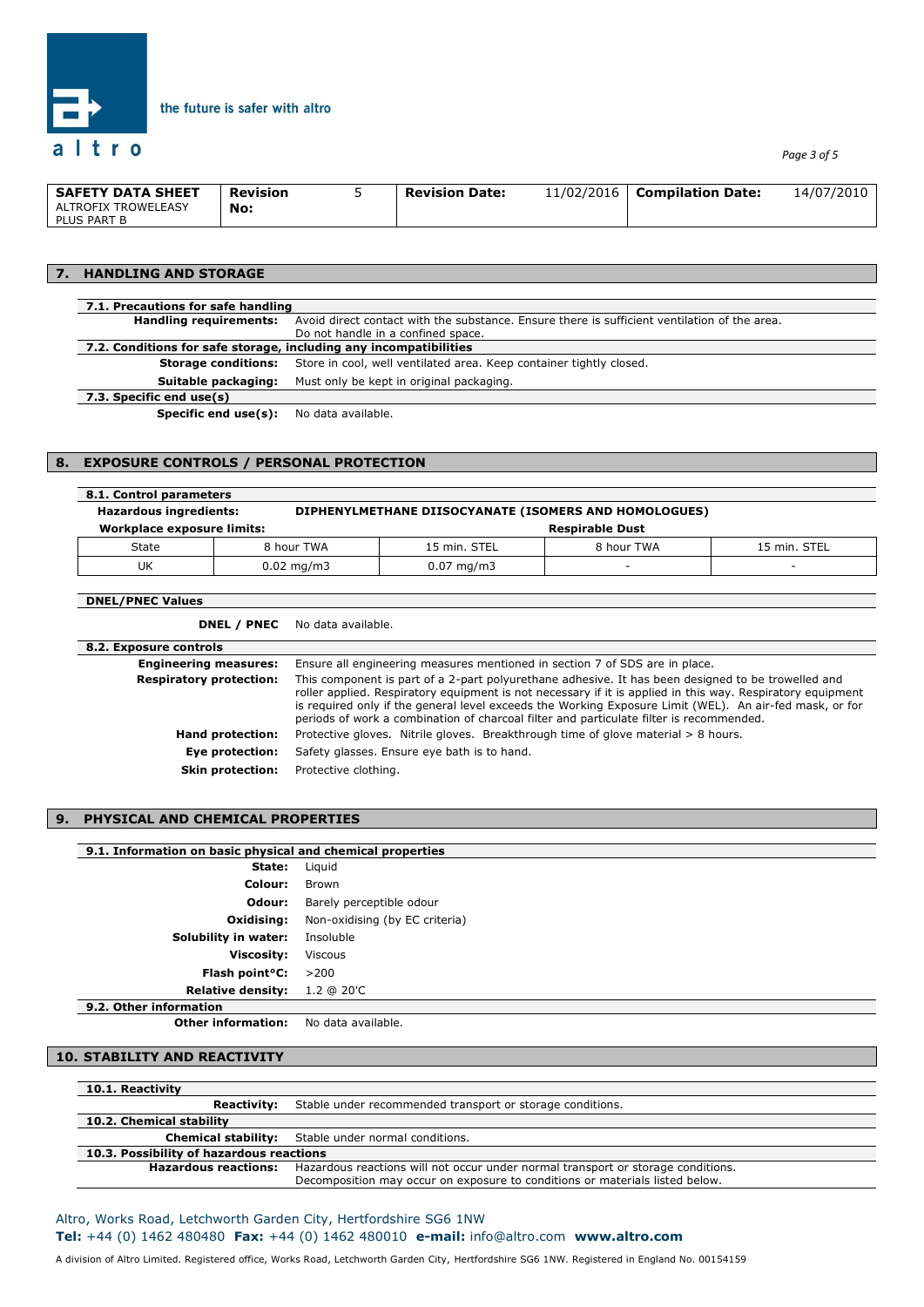

*Page 4 of 5*

| <b>SAFETY DATA SHEET</b>           | Revision | <b>Revision Date:</b> | 11/02/2016 | <b>Compilation Date:</b> | 14/07/2010 |
|------------------------------------|----------|-----------------------|------------|--------------------------|------------|
| ALTROFIX TROWELEASY<br>PLUS PART B | No:      |                       |            |                          |            |
|                                    |          |                       |            |                          |            |

| 10.4. Conditions to avoid              |                                                                   |  |
|----------------------------------------|-------------------------------------------------------------------|--|
| <b>Conditions to avoid:</b>            | Heat.                                                             |  |
| 10.5. Incompatible materials           |                                                                   |  |
|                                        | <b>Materials to avoid:</b> Strong oxidising agents. Strong acids. |  |
| 10.6. Hazardous decomposition products |                                                                   |  |

**Haz. decomp. products:** In combustion emits toxic fumes.

the future is safer with altro

#### **11. TOXICOLOGICAL INFORMATION**

| 11.1. Information on toxicological effects                                      |            |      |       |       |
|---------------------------------------------------------------------------------|------------|------|-------|-------|
| DIPHENYLMETHANE DIISOCYANATE (ISOMERS AND HOMOLOGUES)<br>Hazardous ingredients: |            |      |       |       |
| ORL                                                                             | RAT        | LD50 | 49    | g/kg  |
| <b>SKN</b>                                                                      | <b>RBT</b> | LD50 | >9400 | mg/kg |

**Relevant effects for mixture:**

| <b>Effect</b>                    | Route          | <b>Basis</b>          |
|----------------------------------|----------------|-----------------------|
| Acute toxicity (ac. tox. 4)      | <b>INH</b>     | Hazardous: calculated |
| Skin corrosion / irritation      | <b>DRM</b>     | Hazardous: calculated |
| Serious eye damage / irritation  | OPT            | Hazardous: calculated |
| Respiratory / skin sensitisation | <b>INH DRM</b> | Hazardous: calculated |
| Carcinogenicity                  | --             | Hazardous: calculated |
| STOT - single exposure           | -              | Hazardous: calculated |
| STOT - repeated exposure         |                | Hazardous: calculated |

| Symptoms / routes of exposure |                                                                                                                             |
|-------------------------------|-----------------------------------------------------------------------------------------------------------------------------|
| Skin contact:                 | There may be irritation and redness at the site of contact.                                                                 |
| Eye contact:                  | There may be irritation and redness. The eyes may water profusely.                                                          |
| Ingestion:                    | There may be soreness and redness of the mouth and throat.                                                                  |
| Inhalation:                   | There may be irritation of the throat with a feeling of tightness in the chest. Exposure may cause<br>coughing or wheezing. |
| Delayed / immediate effects:  | Immediate effects can be expected after short-term exposure.                                                                |

### **12. ECOLOGICAL INFORMATION**

| 12.1. Toxicity                           |                                                         |
|------------------------------------------|---------------------------------------------------------|
| <b>Ecotoxicity values:</b>               | No data available.                                      |
| 12.2. Persistence and degradability      |                                                         |
| Persistence and degradability:           | Biodegradable.                                          |
| 12.3. Bioaccumulative potential          |                                                         |
| <b>Bioaccumulative potential:</b>        | No bioaccumulation potential.                           |
| 12.4. Mobility in soil                   |                                                         |
| <b>Mobility:</b>                         | Readily absorbed into soil.                             |
| 12.5. Results of PBT and vPvB assessment |                                                         |
| <b>PBT</b> identification:               | This product is not identified as a PBT/vPvB substance. |
| 12.6. Other adverse effects              |                                                         |
| <b>Other adverse effects:</b>            | Negligible ecotoxicity.                                 |

#### **13. DISPOSAL CONSIDERATIONS**

| 13.1. Waste treatment methods |                                                                                                                    |
|-------------------------------|--------------------------------------------------------------------------------------------------------------------|
| <b>Disposal operations:</b>   | Transfer to a suitable container and arrange for collection by specialised disposal company.                       |
| Waste code number:            | 08 05 01                                                                                                           |
| Disposal of packaging:        | Dispose of in a regulated landfill site or other method for hazardous or toxic wastes.                             |
| NB:                           | The user's attention is drawn to the possible existence of regional or national regulations regarding<br>disposal. |

A division of Altro Limited. Registered office, Works Road, Letchworth Garden City, Hertfordshire SG6 1NW. Registered in England No. 00154159